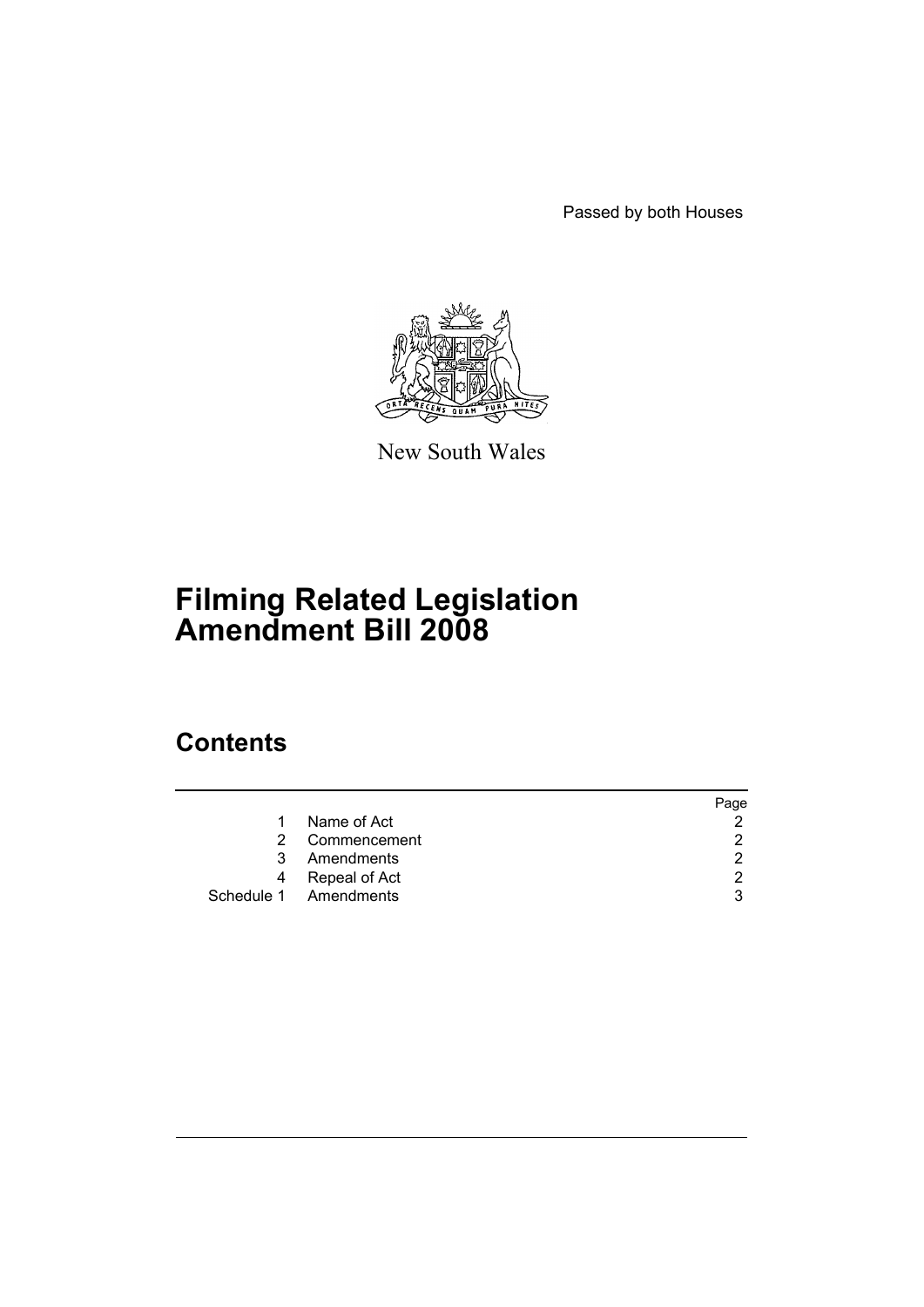*I certify that this public bill, which originated in the Legislative Assembly, has finally passed the Legislative Council and the Legislative Assembly of New South Wales.*

> *Clerk of the Legislative Assembly. Legislative Assembly, Sydney, , 2008*



New South Wales

# **Filming Related Legislation Amendment Bill 2008**

Act No , 2008

An Act to amend various Acts and instruments with respect to approvals for the purposes of filming projects; and for other purposes.

*I have examined this bill and find it to correspond in all respects with the bill as finally passed by both Houses.*

*Assistant Speaker of the Legislative Assembly.*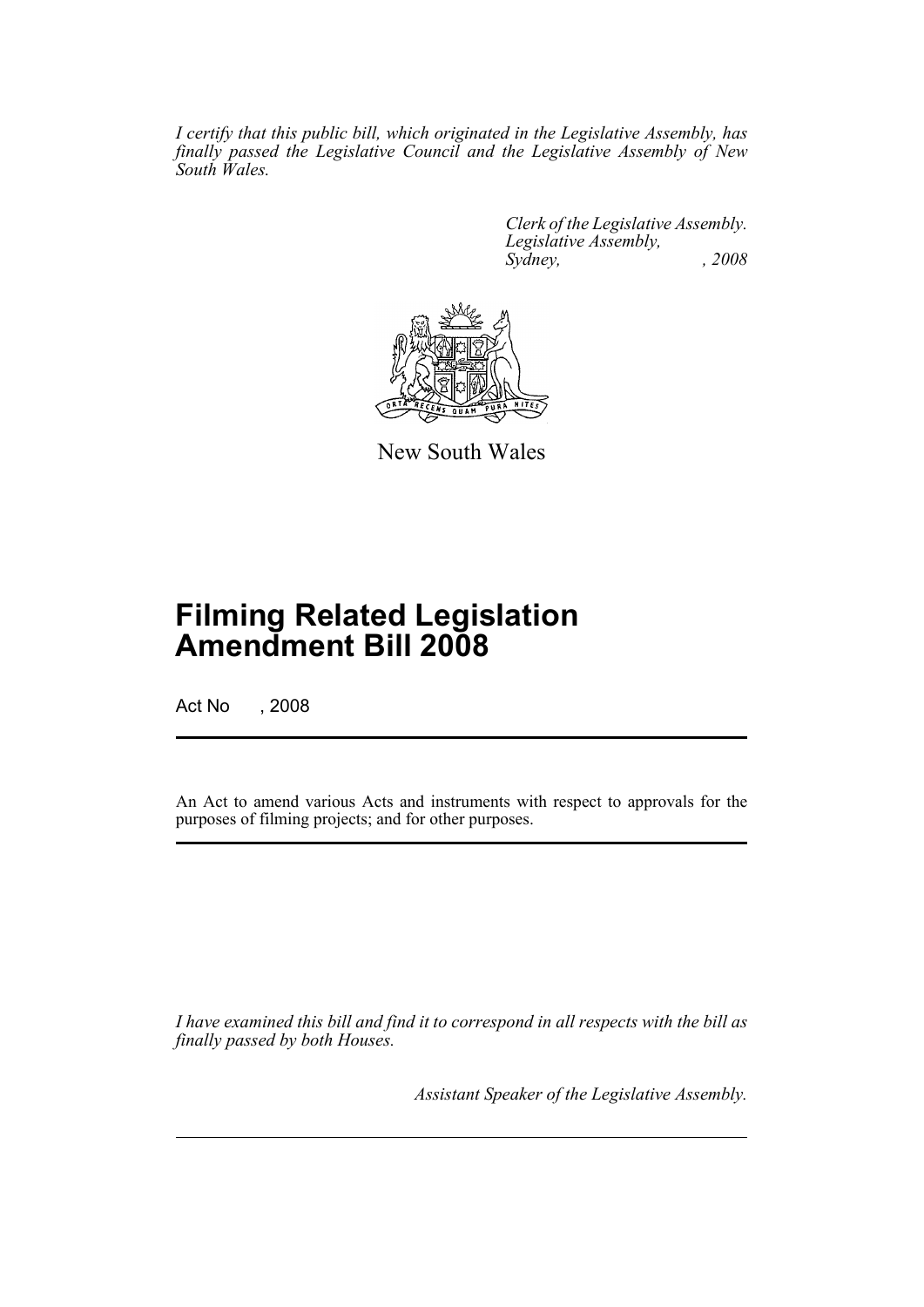## <span id="page-2-0"></span>**The Legislature of New South Wales enacts:**

#### **1 Name of Act**

This Act is the *Filming Related Legislation Amendment Act 2008*.

#### <span id="page-2-1"></span>**2 Commencement**

This Act commences on a day or days to be appointed by proclamation.

## <span id="page-2-2"></span>**3 Amendments**

The Acts and instruments specified in Schedule 1 are amended as set out in that Schedule.

## <span id="page-2-3"></span>**4 Repeal of Act**

- (1) This Act is repealed on the day following the day on which all of the provisions of this Act have commenced.
- (2) The repeal of this Act does not, because of the operation of section 30 of the *Interpretation Act 1987*, affect any amendment made by this Act.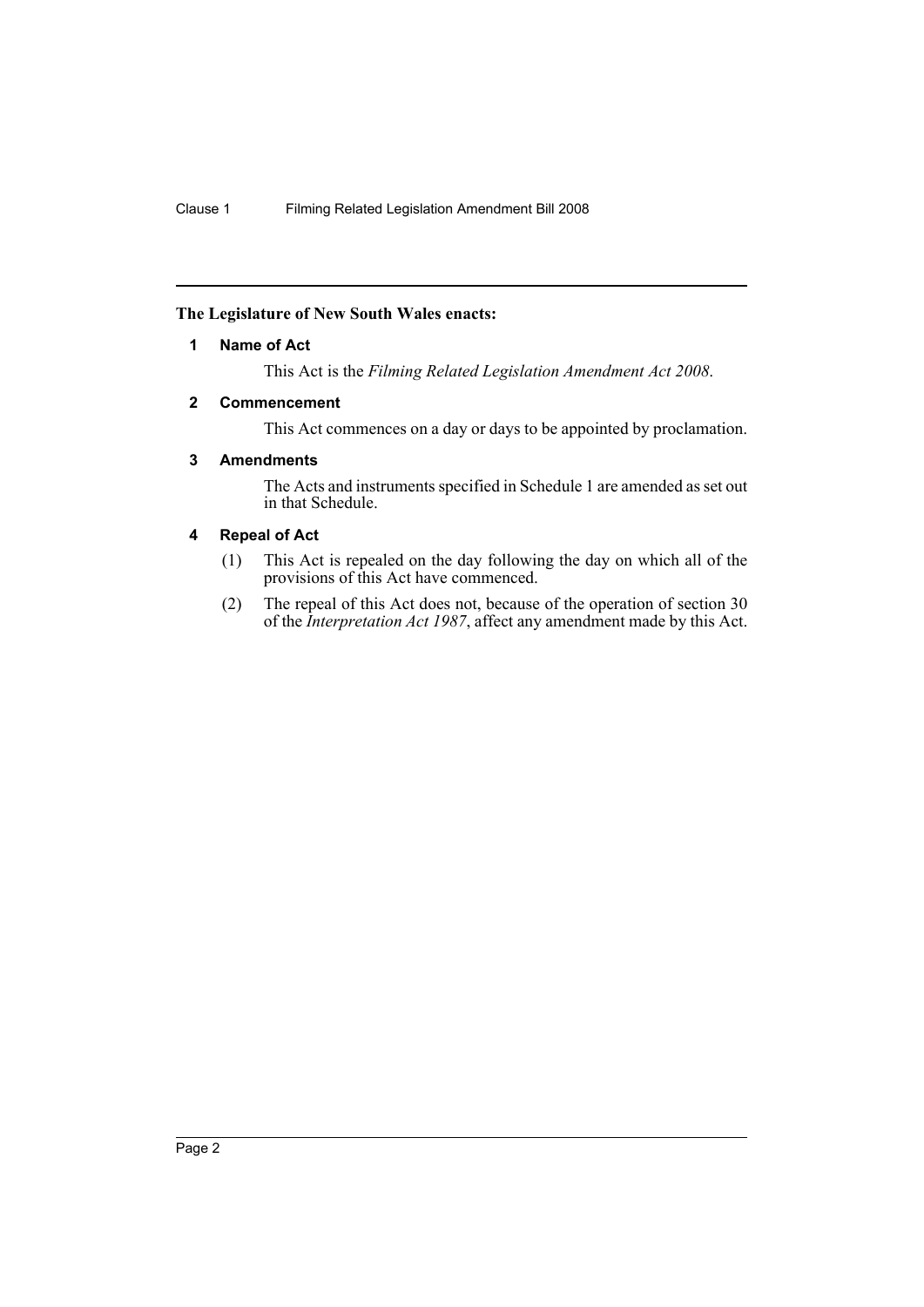Amendments **Amendments** Schedule 1

# <span id="page-3-0"></span>**Schedule 1 Amendments**

(Section 3)

# **1.1 Crown Lands Act 1989 No 6**

## **[1] Section 3 Definitions**

Insert in alphabetical order in section 3 (1):

*filming project* has the same meaning as in the *Local Government Act 1993*.

## **[2] Section 44AA**

Insert after section 44:

#### **44AA Subleases**

- (1) The holder of a lease (whether granted under this Act or the *Crown Lands (Continued Tenures) Act 1989*) may grant a sublease to enable the carrying out of a filming project, but only with the consent of the Minister and on such terms and conditions as the Minister determines.
- (2) Subsection (1) does not require the consent of the Minister if the terms of the lease permit the grant of a sublease without the Minister's consent and use of the land for the purpose of a filming project is authorised by the lease or is generally consistent with the purposes for which the land may be used under the lease.
- (3) Consent may be given to the grant of a sublease under subsection  $(1)$  that will enable the carrying out of a filming project, and the sublease may be granted, despite any provision to the contrary in the lease.

## **[3] Section 45 Licences**

Insert after section 45 (3):

- (4) Subject to section 49, the holder of a lease referred to in subsection (3) may grant a licence over Crown land the subject of the lease to enable the carrying out of a filming project, but only with the consent of the Minister and on such terms and conditions as the Minister determines.
- (5) Subsection (4) does not require the consent of the Minister if the terms of the lease permit the grant of a licence without the Minister's consent and use of the land for the purpose of a filming project is authorised by the lease or is generally consistent with the purposes for which the land may be used under the lease.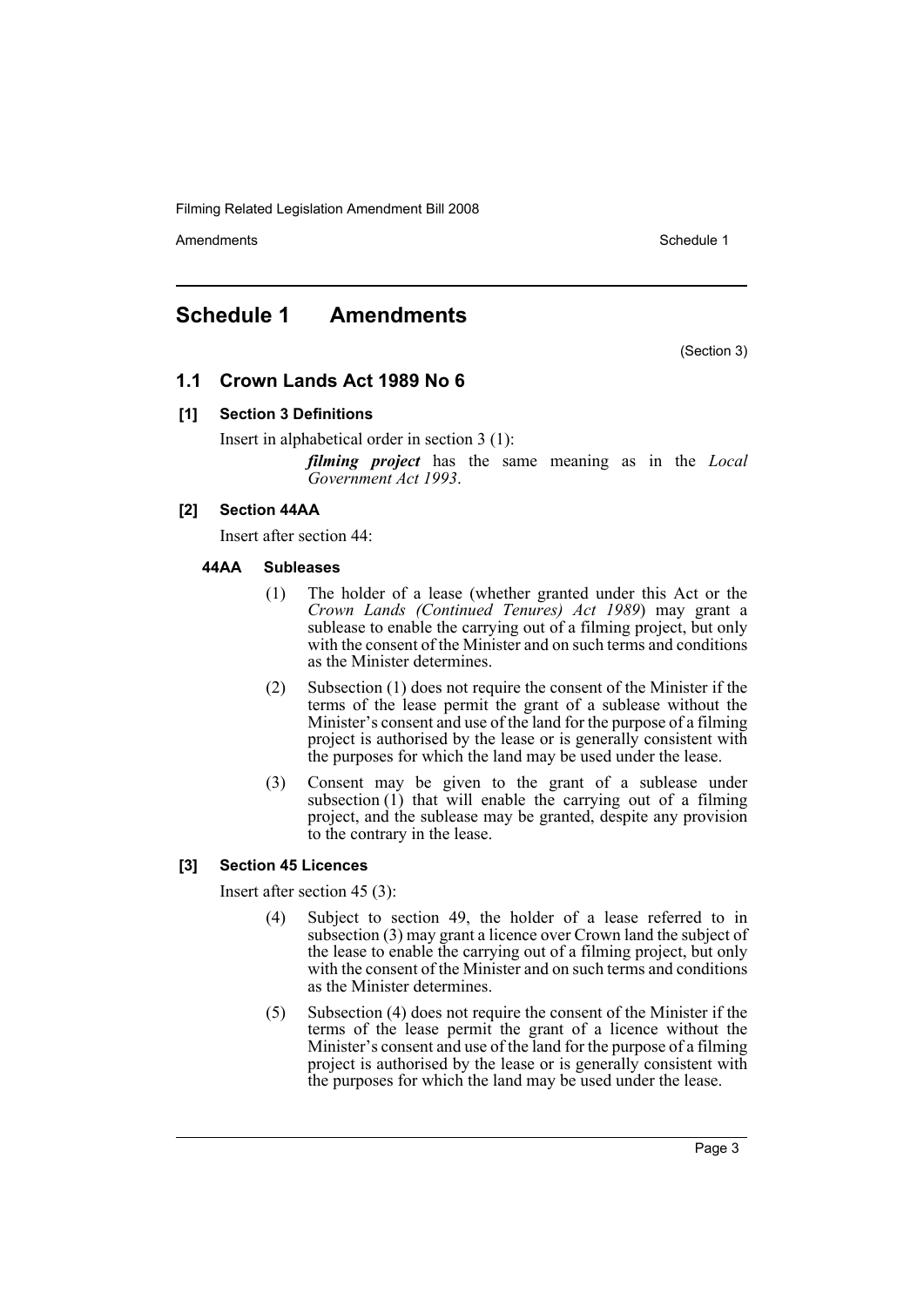Schedule 1 Amendments

(6) Consent may be given to the grant of a licence under subsection (4) that will enable the carrying out of a filming project, and the licence may be granted, despite any provision to the contrary in the lease.

**Note.** This subsection also applies to licences in respect of Crown reserves. See section  $34A(6)(b)$ .

#### **[4] Section 47 Revocation of licences**

Insert "(other than a licence granted under section 45 (4) by the holder of a lease)" after "A licence" in section 47 (1).

#### **[5] Section 48A Sublicences**

Insert after section 48A (3):

(4) Subsection (1) does not prevent the grant, with the consent of the Minister, of a sublicence that will enable the carrying out of a filming project.

#### **[6] Section 103 Sale, lease, easement, licence or mortgage in accordance with consent**

Insert after section 103 (4):

(5) Without limiting subsection (1), a reserve trust may grant a lease or licence under this Division for the purposes of enabling a filming project to be carried out, whether or not the project is in accordance with any plan of management adopted for the reserve under Division 6 or is consistent with the declared purpose of the reserve.

## **[7] Section 114 Adoption of plan of management**

Insert after section 114 (2):

**Note.** This subsection does not prevent the grant of a lease or other tenure or licence for the purposes of filming projects and certain other purposes (see sections 34A and 103 (5)).

## **1.2 Filming Approval Act 2004 No 38**

#### **[1] Section 4 Filming approvals for designated areas**

Omit "management plan" from section 4 (3) (a) (iii).

Insert instead "plan of management".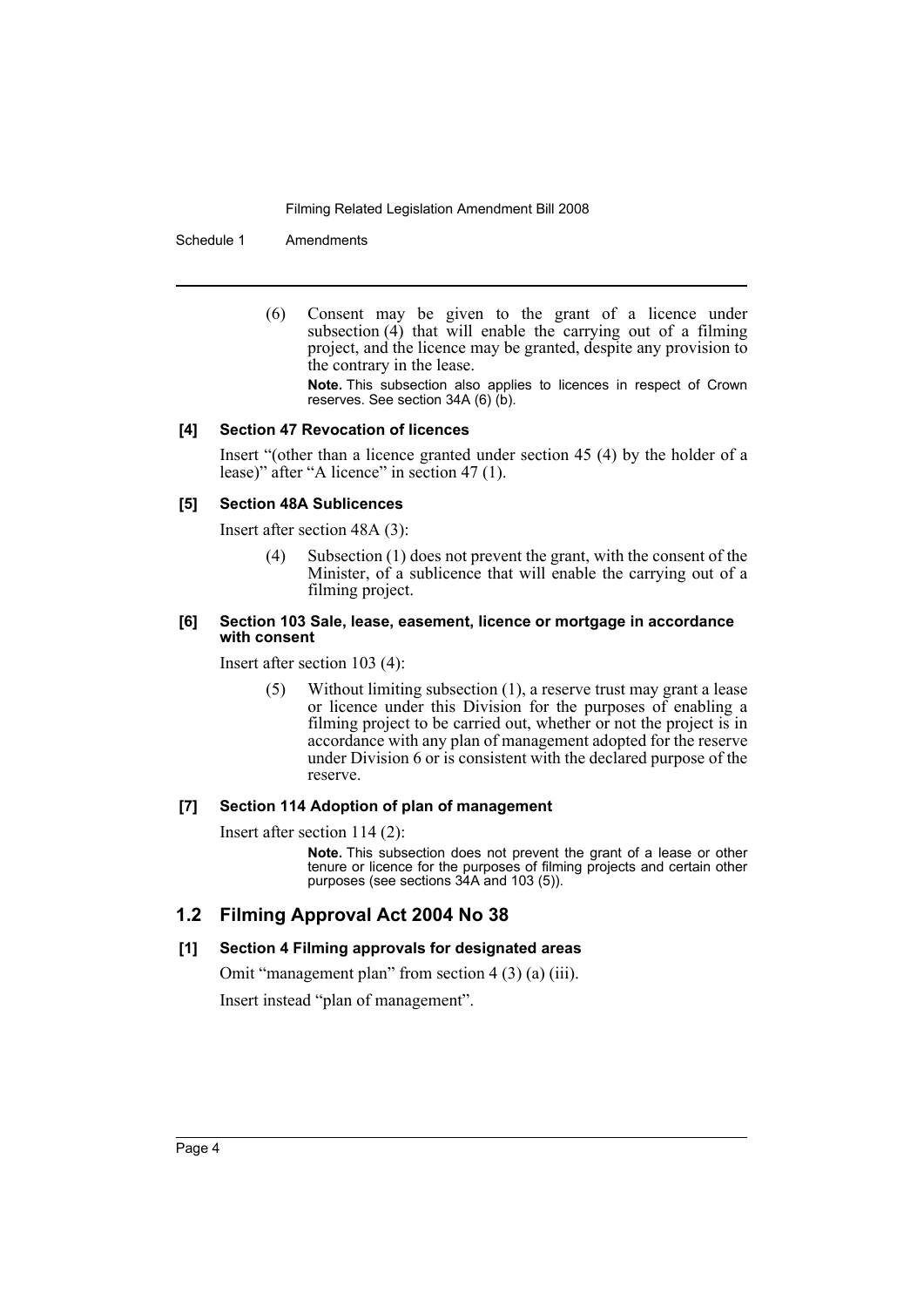Amendments **Amendments** Schedule 1

#### **[2] Section 4 (3A)**

Insert after section 4 (3):

(3A) However, it is presumed that the Minister will grant a filming approval to carry out a filming activity in a designated area that forms part of land that is reserved under Part 4 of the *National Parks and Wildlife Act 1974* (other than a wilderness area within the meaning of that Act) unless the carrying out of filming activities on the land is expressly prohibited by any plan of management for the land.

#### **[3] Section 4 (7)**

Insert "(other than a designated area referred to in subsection (3A))" after "designated area".

#### **[4] Section 4 (7A)**

Insert after section 4 (7):

(7A) The Minister may not refuse to grant a filming approval to carry out a filming activity in a designated area referred to in subsection  $(3\overline{A})$  on the ground that the Minister is not satisfied as to a matter referred to in subsection (7) unless the Minister is of the opinion that the matter cannot be adequately addressed by the imposition of one or more conditions on the filming approval.

# **1.3 Local Government Act 1993 No 30**

#### **[1] Section 46 Leases, licences and other estates in respect of community land—generally**

Insert after section 46 (5):

- (5A) A council must grant an application under subsection (1) (c) for a lease, licence or other estate in respect of community land in order to allow a filming project to be carried out on the land unless:
	- (a) the community land is land referred to in section 47AA (1), or
	- (b) the plan of management for the land expressly prohibits use of the land for the purposes of filming projects, or
	- (c) the council is satisfied that there are exceptional circumstances that warrant refusal of the application.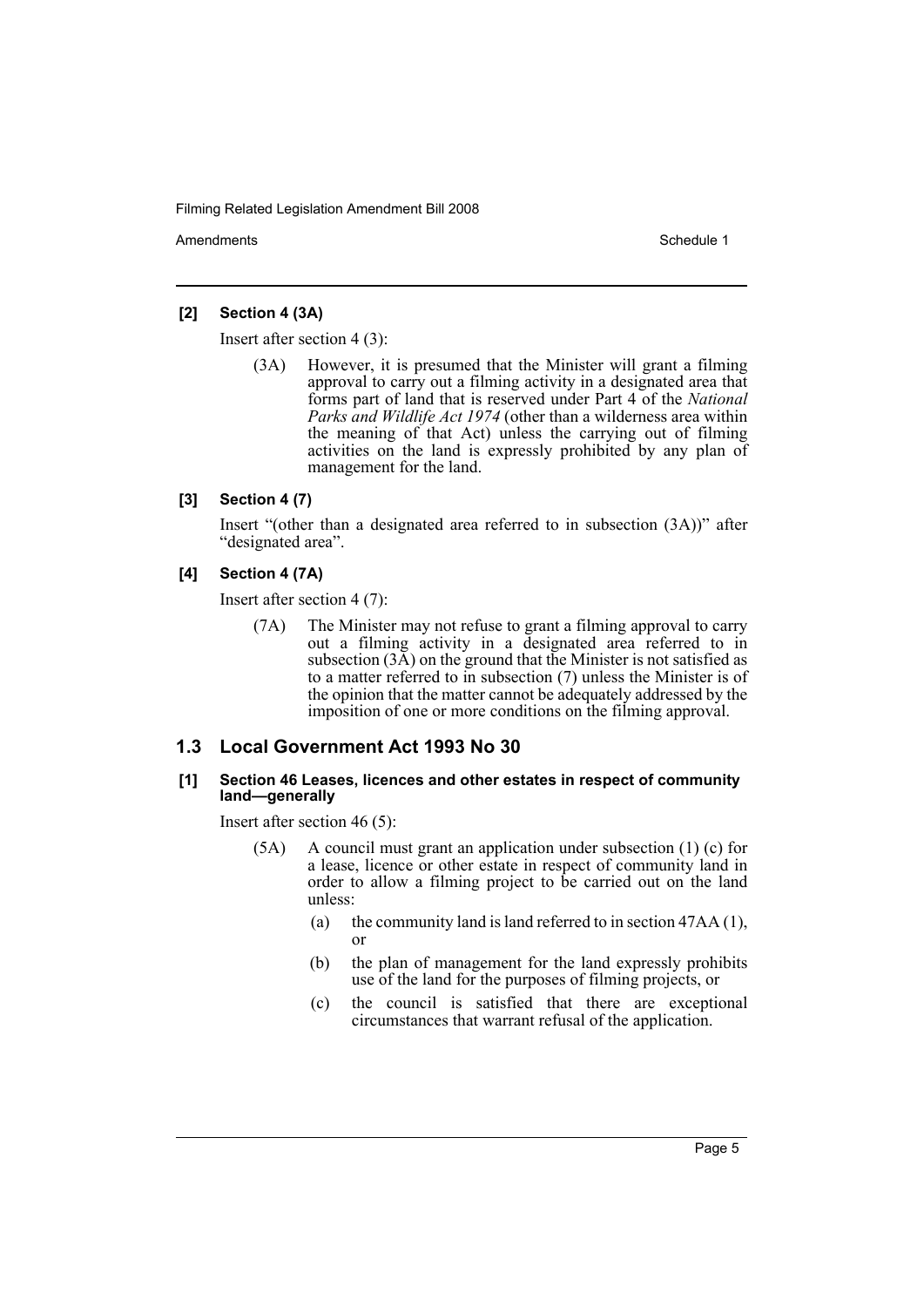Schedule 1 Amendments

- (5B) Before refusing an application on a ground referred to in subsection  $(5A)$  (c), the council must consider whether any concerns it has could be addressed by imposing conditions on the grant.
- (5C) If the council refuses an application, it must:
	- (a) inform the applicant in writing of its decision as soon as practicable after it is made, and
	- (b) give the applicant reasons in writing for its decision within 3 business days after it is made.

#### **[2] Section 116 Form of, and security deposits, bonds, fees and charges for, filming proposal**

Omit section 116 (3) and (4). Insert instead:

- (3) Except as provided by subsection (4), the security deposit, bond, fee or charge (however expressed) for each application is to be determined in accordance with the Act, statutory instrument or law under which the application is made.
- (4) If under any Act, statutory instrument or law the council has a discretion to determine the security deposit, bond, fee or charge (however expressed) in respect of an application, it must determine it in accordance with the applicable filming protocol and the amount determined must not exceed the maximum amount (if any) prescribed by the regulations for such an application.

## **[3] Section 116, note**

Insert at the end of section 116: **Note.** See section 119F (2).

## **[4] Section 119B Application for approvals under Division 3**

Omit section 119B (2). Insert instead:

- (2) In determining the application, the council must comply with the applicable filming protocol in addition to taking into consideration the matters specified in section 89.
- (2A) In the event of an inconsistency between any criteria in a local policy required to be taken into consideration under section 89 and the applicable filming protocol, the applicable filming protocol prevails.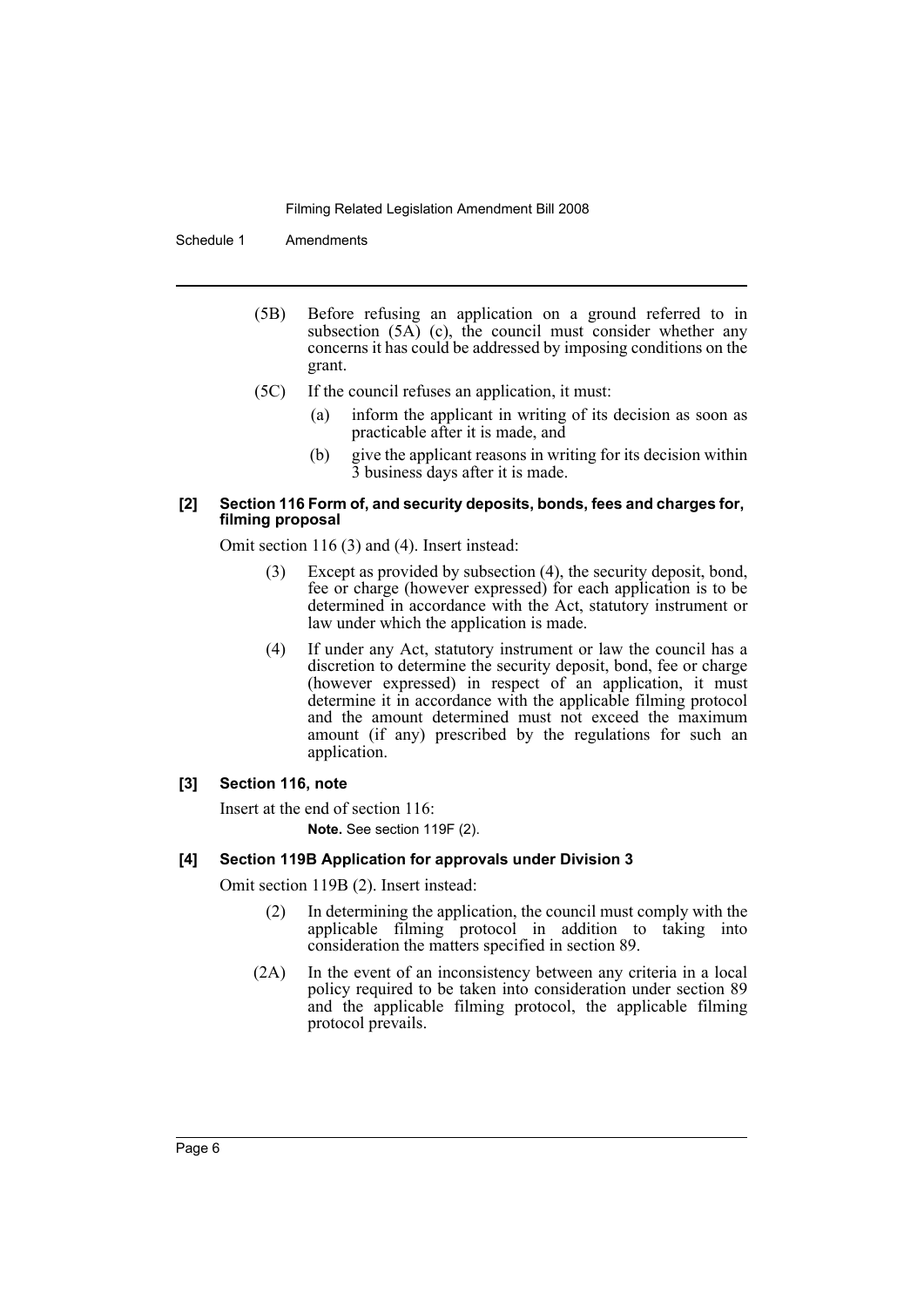Amendments **Amendments** Schedule 1

#### **[5] Section 119B (6)**

Insert after section 119B (5):

If the council refuses an application, it must notify the applicant of the matters specified in section 99 within 3 business days after the refusal.

#### **[6] Section 119C Application for approval other than under Division 3**

Omit section 119C (2). Insert instead:

- (2) In determining the application, the council must comply with the applicable filming protocol in addition to any other requirements relating to determination of the application.
- (2A) In the event of an inconsistency between any requirements relating to determination of the application and the applicable filming protocol, the applicable filming protocol prevails.

## **[7] Section 119C (7)**

Insert "(subject to subsection (8))" after "application is".

#### **[8] Section 119C (8)**

Insert after section 119C (7):

- (8) If the council refuses an application, it must:
	- (a) inform the applicant in writing of its determination as soon as practicable after it is made, and
	- (b) give the applicant reasons in writing for its determination within 3 business days after it is made, and
	- (c) if the relevant Act, statutory instrument or law confers a right of review of the determination or right of appeal against the determination—notify the applicant of that right within 3 business days after it is made.

## **[9] Section 119CA**

Insert after section 119C:

#### **119CA Presumption in favour of grant of approval**

- (1) The council must grant an application referred to in section 119B or 119C made to it in accordance with the Act, statutory instrument or law under which it is made unless the council:
	- (a) is satisfied that there are exceptional circumstances that warrant refusal of the application, or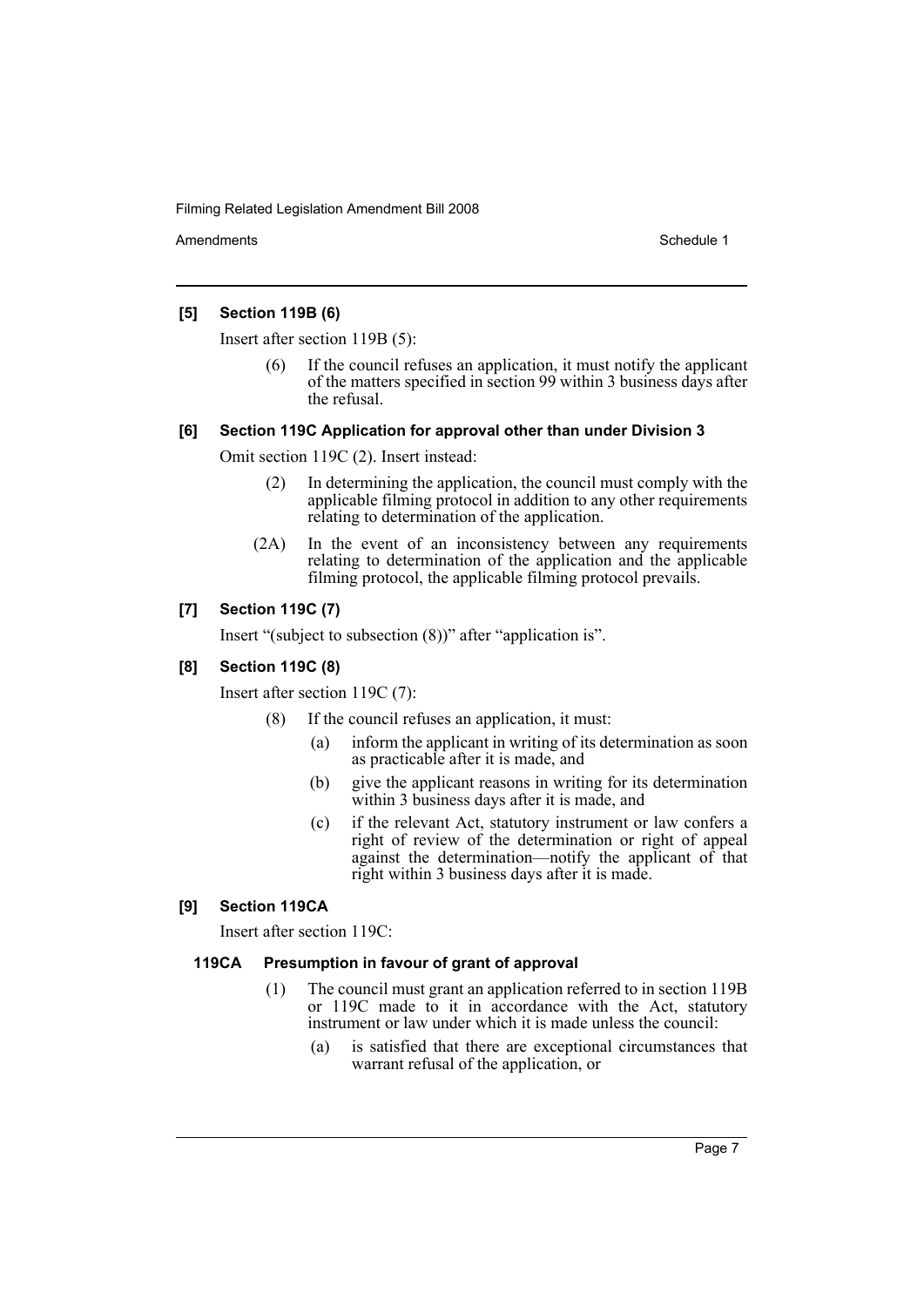Schedule 1 Amendments

- (b) is required by the Act under which the application is made to refuse the application.
- (2) Before refusing an application, the council must consider whether any concerns it has could be addressed by imposing conditions on the approval.

#### **[10] Section 119D**

Omit the section. Insert instead:

#### **119D Applicable filming protocol**

- (1) For the purposes of this Division, the *applicable filming protocol* in relation to a council is:
	- (a) the filming protocol, issued by the Director-General under this section, as in force from time to time, or
	- (b) if the council has adopted a filming protocol and it has<br>been approved by order in writing by the approved by order in writing by the Director-General—that filming protocol.
- (2) The Director-General may, by order in writing, issue a filming protocol that includes any of the following:
	- (a) information about procedures for obtaining approvals for carrying out filming,
	- (b) guidelines or heads of consideration to be taken into account by councils in determining applications for approvals made in a filming proposal,
	- (c) codes of conduct for the carrying out of filming,
	- (d) provisions for determining fees for an application, and fees and charges for services related to an application, made in a filming proposal,
	- (e) any other matter related to filming.
- (3) The Director-General must not approve a filming protocol adopted by a council unless the Director-General is satisfied that it is comparable to the filming protocol issued by the Director-General.
- (4) Before issuing a filming protocol, or approving a filming protocol adopted by a council, the Director-General must consult with such persons or bodies as he or she considers appropriate for such period as he or she considers appropriate.
- (5) Except as provided by sections 119B (2A) and 119C (2A), a filming protocol has no effect to the extent that it is inconsistent with an express provision of an Act or statutory instrument.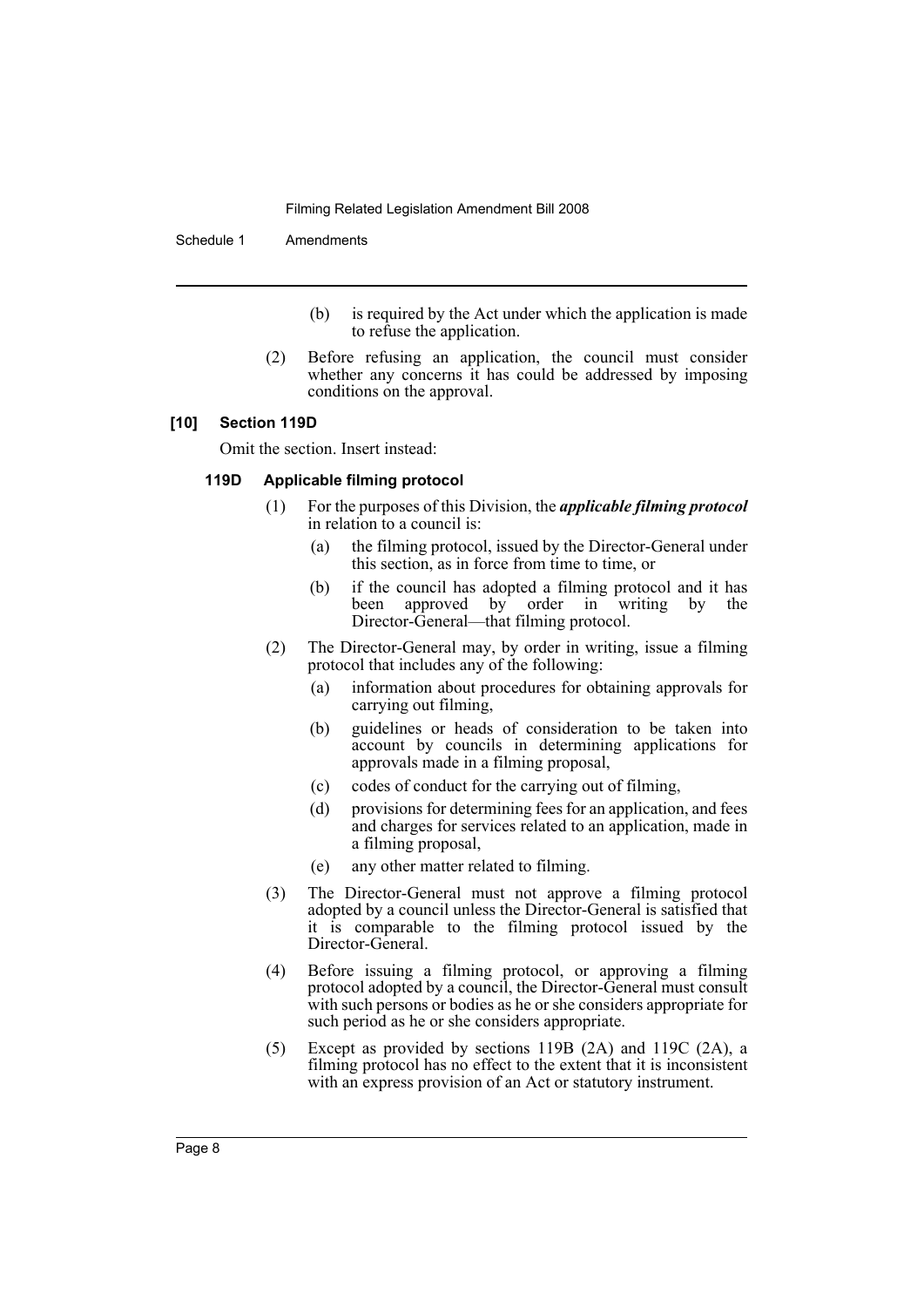Amendments **Schedule 1** and the set of the set of the set of the set of the set of the set of the set of the set of the set of the set of the set of the set of the set of the set of the set of the set of the set of the set

## **[11] Section 119F Application of this Division**

Omit section 119F (2). Insert instead:

(2) Except as provided by section 116 (3) and (4), nothing in section 116 affects the operation of section 97 or any provision of any other Act, statutory instrument or law that allows a council to require payment of a security deposit, bond, fee or charge (however expressed) in relation to an application made in a filming proposal.

## **[12] Section 610F Public notice of fees**

Omit "a filming protocol" from section 610F (4).

Insert instead "an applicable filming protocol".

## **[13] Dictionary**

Insert in alphabetical order:

*applicable filming protocol*, in relation to a council, is defined in section 119D.

**[14] Dictionary, definition of "filming protocol"**

Omit the definition.

# **1.4 Standard Instrument (Local Environmental Plans) Order 2006**

## **[1] Standard instrument prescribed by the Order**

Insert "and other temporary structures and temporary alterations or additions to buildings or works" after "marquees" in the Direction under the heading to Schedule 2.

# **[2] Standard instrument**

Omit subclause (1) of the clause headed "Filming" in Schedule 2.

# **[3] Standard instrument, Schedule 2**

Insert "or used" after "erected" in subclause (6) (g) of the clause headed "Filming".

# **[4] Standard instrument, Schedule 2**

 Insert "or use" after "erection" in subclause (6) (m) (ii) of the clause headed "Filming".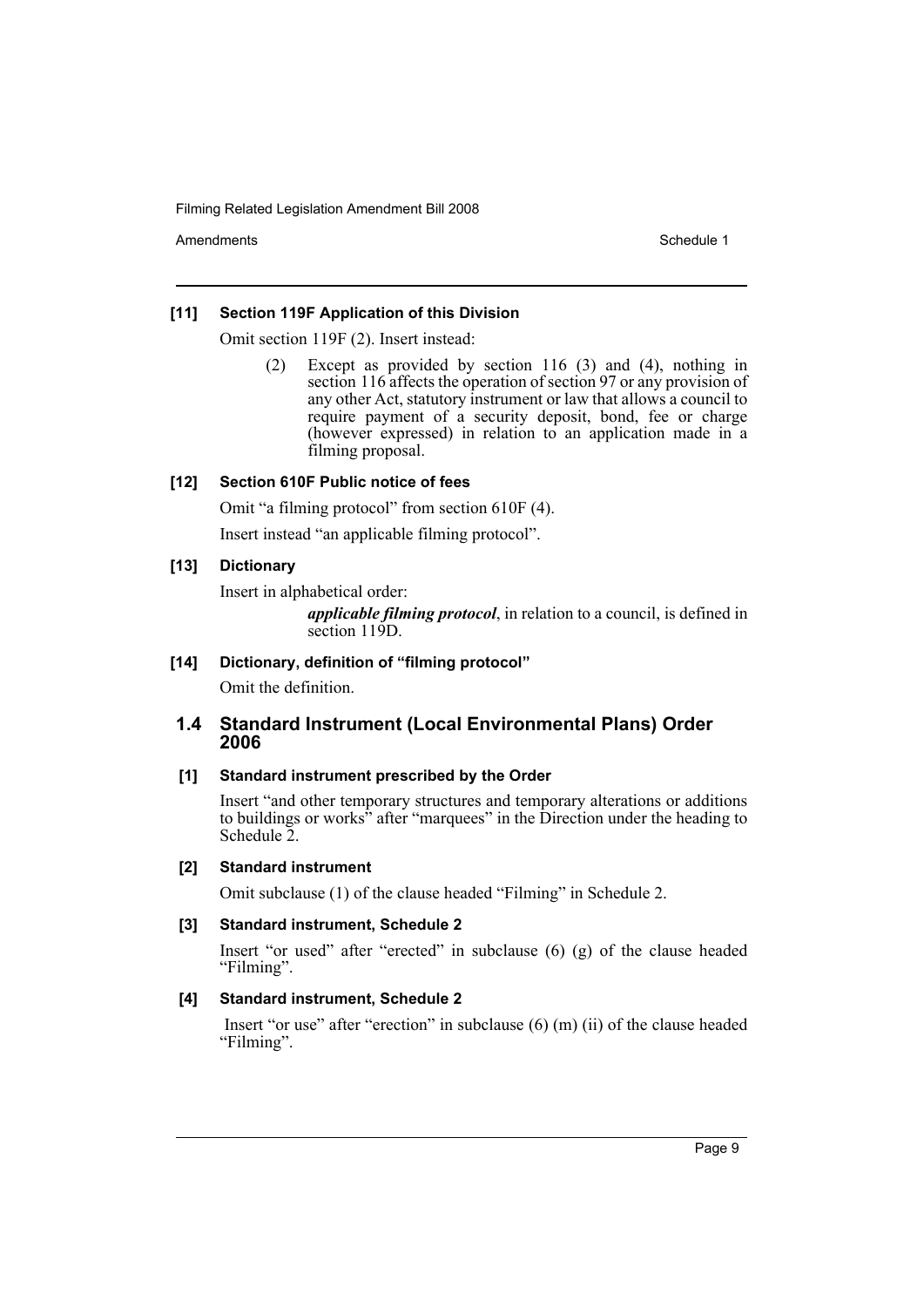Schedule 1 Amendments

#### **[5] Standard instrument, Schedule 2**

Insert after subclause (6) (m) of the clause headed "Filming":

(n) details of any temporary alteration or addition to any building or work at the location for the purposes of the filming.

#### **[6] Standard instrument, Schedule 2**

Insert after the clause headed "Tents or marquees used solely for filming purposes":

#### **Temporary structures (other than tents and marquees), and temporary alterations or additions to buildings or works, solely for filming purposes**

- (1) May only be erected, used, altered or added to in connection with filming that is exempt development.
- (2) Temporary structure must not be at the location for more than 30 days within a 12-month period.
- (3) Alteration or addition to the building or work must not remain in place for more than 30 days within a 12-month period.
- (4) Temporary structure, or building or work in its altered or added to form, must not be accessible to the public.

## **1.5 State Environmental Planning Policy No 4—Development Without Consent and Miscellaneous Exempt and Complying Development**

#### **[1] Clause 2 Definitions**

Omit "video recording" wherever occurring from paragraphs (b) and (c) of the definition of *filming* in clause 2 (1).

Insert instead "recording images".

**[2] Clause 2 (4) (d)**

Insert "or 15B" after "clause 13".

**[3] Clause 2 (6)**

Omit "and clause 13". Insert instead "clause 13".

#### **[4] Clause 2 (6)**

Insert "and clause 15B" after "subclause".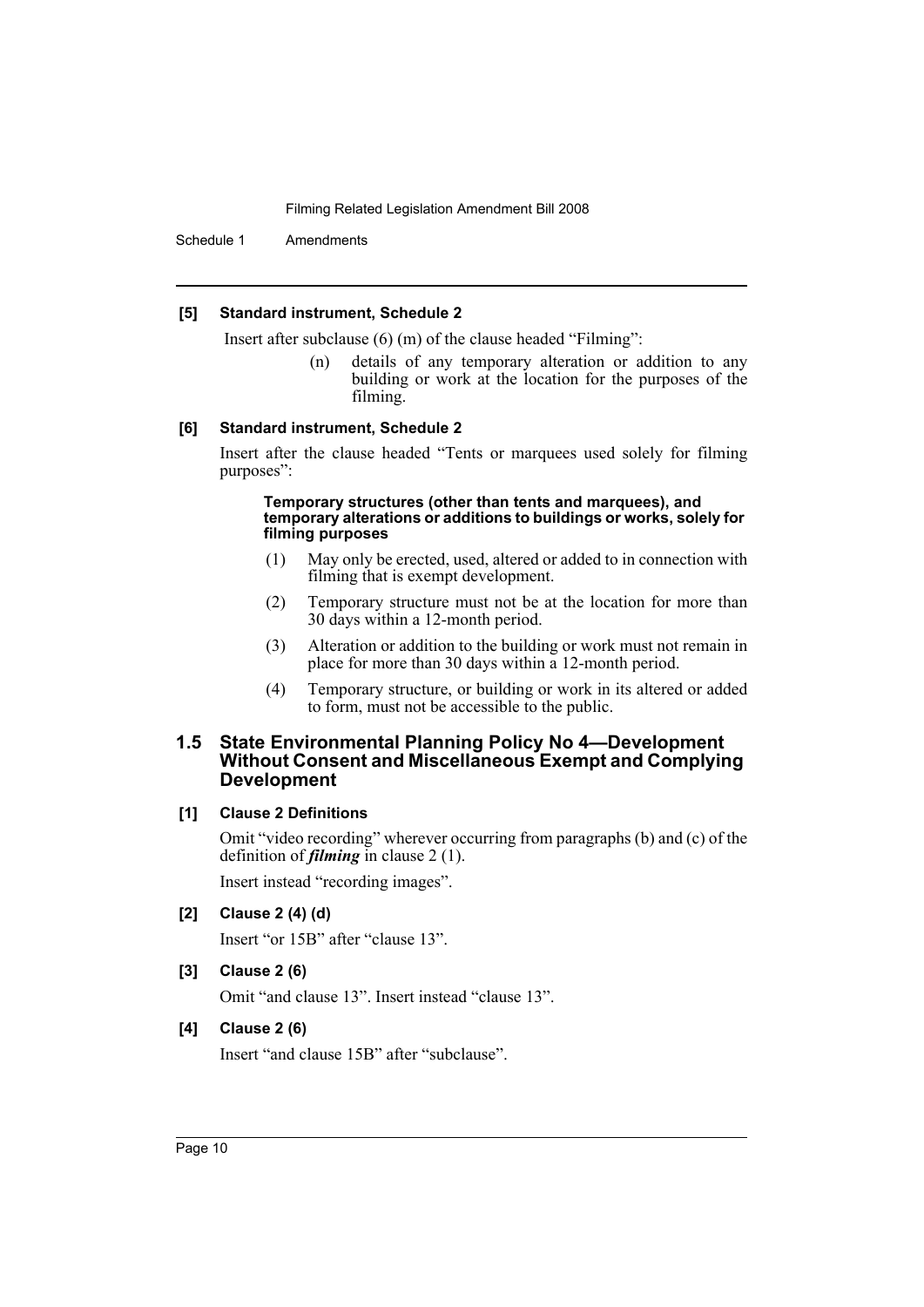Amendments **Amendments** Schedule 1

- **[5] Clause 15 When filming is exempt development** Omit clause 15 (1) (d).
- **[6] Clause 15 (2) (g)**

Insert "or used" after "erected".

**[7] Clause 15 (2) (m) (ii)**

Insert "or use" after "erection".

**[8] Clause 15 (2) (m) (v)**

Omit "Land and Water Conservation". Insert instead "Lands".

## **[9] Clause 15 (2) (n)**

Insert after clause 15 (2) (m) (before the note):

(n) details of any temporary alteration or addition to any building or work at the location for the purposes of the filming.

#### **[10] Clause 15B**

Insert after clause 15A:

#### **15B When certain temporary structures and modifications for purposes of filming is exempt development**

(1) In this clause:

*temporary structure* means a temporary structure other than a tent or marquee.

- (2) For the erection or use of a temporary structure at a location, or the temporary alteration or addition to a building or work at a location, for the sole purpose of filming to be exempt development:
	- (a) the temporary structure must not be at the location for more than 30 days within a 12-month period, and
	- (b) the alteration or addition to the building or work must not remain in place for more than 30 days within a 12-month period, and
	- (c) the temporary structure, or building or work in its altered or added to form, must not be accessible to the public.

**Note.** To be exempt development, the erection or use of the temporary structure or temporary alteration or addition must also comply with clause 14 of this Policy and any relevant provisions of the Act.